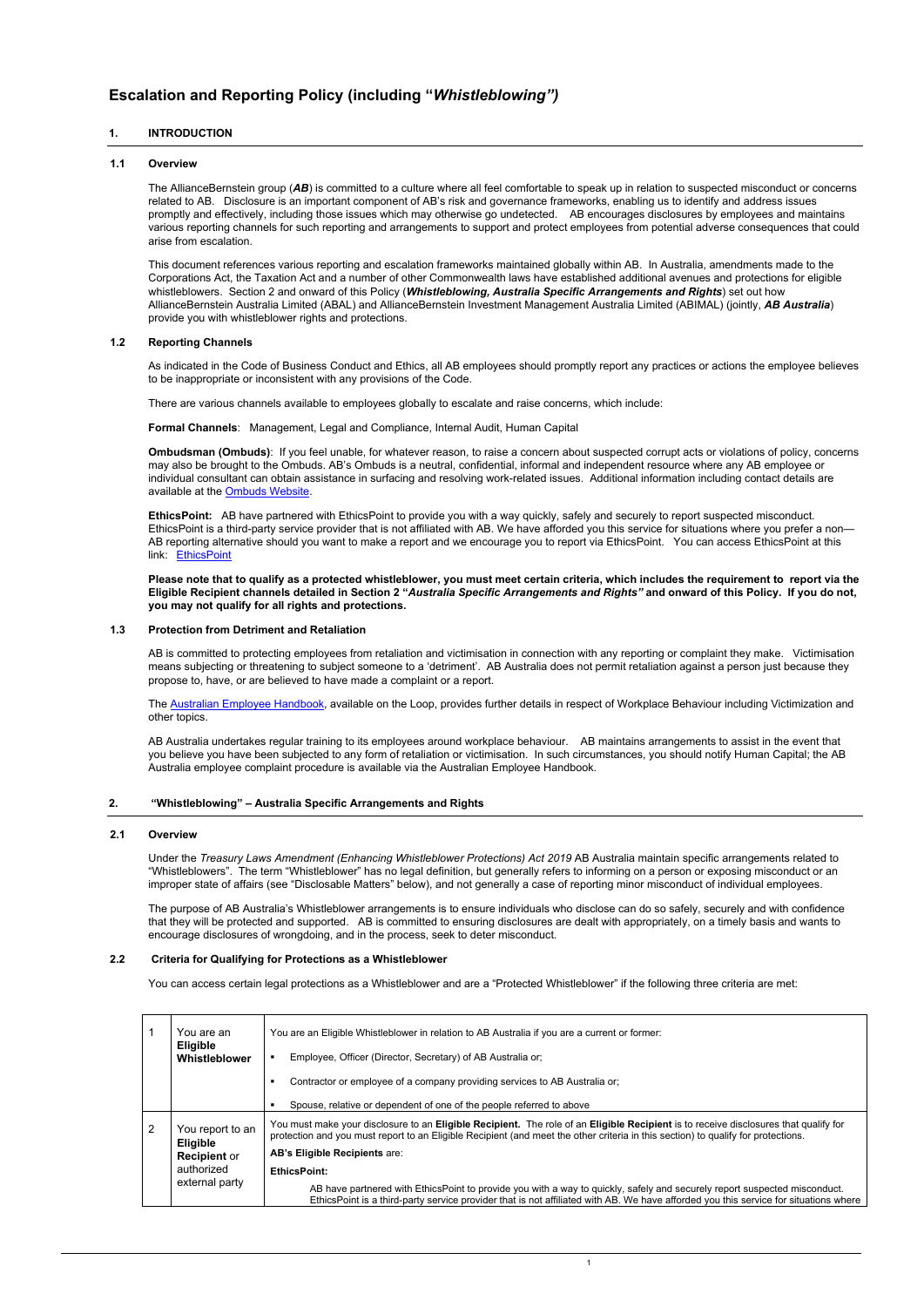|   |                                                                        | you prefer a non-AB reporting alternative should you want to make a report and we encourage you to report via EthicsPoint.                                                                                                                                                                                                                                                                                                                                                                                                                                                                                                                                                                                                                                                                 |  |  |
|---|------------------------------------------------------------------------|--------------------------------------------------------------------------------------------------------------------------------------------------------------------------------------------------------------------------------------------------------------------------------------------------------------------------------------------------------------------------------------------------------------------------------------------------------------------------------------------------------------------------------------------------------------------------------------------------------------------------------------------------------------------------------------------------------------------------------------------------------------------------------------------|--|--|
|   |                                                                        | You can access EthicsPoint at this link: EthicsPoint                                                                                                                                                                                                                                                                                                                                                                                                                                                                                                                                                                                                                                                                                                                                       |  |  |
|   |                                                                        | EthicsPoint allows for anonymous reporting and you can set up an id with EthicsPoint which allows us to be able to contact<br>you, and allows for you to provide further information to us and communicate with us after the initial disclosure.                                                                                                                                                                                                                                                                                                                                                                                                                                                                                                                                           |  |  |
|   |                                                                        |                                                                                                                                                                                                                                                                                                                                                                                                                                                                                                                                                                                                                                                                                                                                                                                            |  |  |
|   |                                                                        | <b>Audit</b>                                                                                                                                                                                                                                                                                                                                                                                                                                                                                                                                                                                                                                                                                                                                                                               |  |  |
|   |                                                                        | The auditor of AB Australia (currently PwC) or a member of an audit team conducting an audit are Eligible Recipients.<br>$\bullet$                                                                                                                                                                                                                                                                                                                                                                                                                                                                                                                                                                                                                                                         |  |  |
|   |                                                                        | AB Eligible Recipients - Officers or Senior managers of AB Australia:                                                                                                                                                                                                                                                                                                                                                                                                                                                                                                                                                                                                                                                                                                                      |  |  |
|   |                                                                        | These individuals are: Jen Driscoll, Roy Maslen, Emma Quinn, Michael Manders, Stephen Highfield, Robert Molinari, Ben<br>$\bullet$<br>Moore, David Aquilina, Peter Rodda, Brad Gibson and Stuart Rae.                                                                                                                                                                                                                                                                                                                                                                                                                                                                                                                                                                                      |  |  |
|   |                                                                        | <b>AB WhistleBlower Officers</b>                                                                                                                                                                                                                                                                                                                                                                                                                                                                                                                                                                                                                                                                                                                                                           |  |  |
|   |                                                                        | • AB Australia have designated Kristine Mitchell and Kathy Kwan as "Whistleblower Officers" and are Eligible Recipients.                                                                                                                                                                                                                                                                                                                                                                                                                                                                                                                                                                                                                                                                   |  |  |
|   |                                                                        | You can contact any of these individuals at AB named as Eligible Recipients by:                                                                                                                                                                                                                                                                                                                                                                                                                                                                                                                                                                                                                                                                                                            |  |  |
|   |                                                                        | Ringing the AB Australia main line on 02 9255 1299 and requesting the individual.<br>$\circ$                                                                                                                                                                                                                                                                                                                                                                                                                                                                                                                                                                                                                                                                                               |  |  |
|   |                                                                        | Contacting the individual on their email in the format of FirstName.LastName@AllianceBernstein.com<br>$\circ$                                                                                                                                                                                                                                                                                                                                                                                                                                                                                                                                                                                                                                                                              |  |  |
|   |                                                                        | Posting a letter to:<br>$\circ$                                                                                                                                                                                                                                                                                                                                                                                                                                                                                                                                                                                                                                                                                                                                                            |  |  |
|   |                                                                        | <b>ELIGIBLE RECIPIENTS NAME</b>                                                                                                                                                                                                                                                                                                                                                                                                                                                                                                                                                                                                                                                                                                                                                            |  |  |
|   |                                                                        | PERSONAL AND CONFIDENTIAL                                                                                                                                                                                                                                                                                                                                                                                                                                                                                                                                                                                                                                                                                                                                                                  |  |  |
|   |                                                                        | c/o AllianceBernstein Australia Limited                                                                                                                                                                                                                                                                                                                                                                                                                                                                                                                                                                                                                                                                                                                                                    |  |  |
|   |                                                                        | Level 32, Aurora Place, 88 Phillip Street, Sydney NSW 2000                                                                                                                                                                                                                                                                                                                                                                                                                                                                                                                                                                                                                                                                                                                                 |  |  |
|   |                                                                        | You can also contact the Whistleblower Officers on the email address of AUWhisteblowerOfficers@alliancebernstein.com. If you are<br>naming one of the individual WhistleBlowers in your report, you should consider another reporting channel so the matter does not go<br>directly to the named individual.                                                                                                                                                                                                                                                                                                                                                                                                                                                                               |  |  |
|   |                                                                        | If you do not provide the disclosure to one of the above Eligible Recipients, we cannot guarantee all protections, including<br>confidentiality if it is being sought.                                                                                                                                                                                                                                                                                                                                                                                                                                                                                                                                                                                                                     |  |  |
|   |                                                                        | We encourage you to share your identity, as this may assist in an investigation. However, you may report anonymously and still qualify<br>for protections if you meet all criteria.                                                                                                                                                                                                                                                                                                                                                                                                                                                                                                                                                                                                        |  |  |
|   |                                                                        | We also encourage you to provide contact details to us; there are limitations in investigations and we may not be able to undertake an<br>investigation if there is insufficient information in the initial disclosure and we are unable to contact you to clarify matters related to your<br>report. If you report via EthicsPoint, there is a facility available within it which enables us to request information from you and provide<br>updates while maintaining your anonymity.                                                                                                                                                                                                                                                                                                     |  |  |
|   |                                                                        | If you are not using EthicsPoint, you may not want to use your AB email or another email that contains your name and may want to<br>consider an email set up with a third-party provider which could be under a pseudonym - this can further ensure confidential reporting.                                                                                                                                                                                                                                                                                                                                                                                                                                                                                                                |  |  |
|   |                                                                        | You may also qualify for protections if you are an Eligible Whistleblower and report to certain external parties about a Disclosable<br>Matter. Details on how to report externally are set out in Section 6 - Other Ways To Report.                                                                                                                                                                                                                                                                                                                                                                                                                                                                                                                                                       |  |  |
| 3 | The subject of<br>your disclosure<br>is a Disclosable<br><b>Matter</b> | The subject of your disclosure must meet the definition of a "Disclosable Matter".                                                                                                                                                                                                                                                                                                                                                                                                                                                                                                                                                                                                                                                                                                         |  |  |
|   |                                                                        | Disclosable Matters involve information where you have reasonable grounds to suspect "misconduct" or "an improper state of<br>affairs or circumstances" in relation to AB Australia or one of AB Australia's employees. Misconduct includes fraud, negligence,<br>default and breaches of trust or duty. "Improper state of affairs or circumstances" is not defined in the Corporations Act but is intended<br>to apply broadly. It need not involve unlawful conduct, but may, for example, indicate a systemic issue that a regulator such as ASIC<br>should know about to properly perform its functions. Further, "misconduct", or an "improper state of affairs or circumstances"<br>include, in relation to AB Australia, or an employee of AB Australia, includes conduct such as: |  |  |
|   |                                                                        | Conduct that may be a violation of the Corporations Act or various other financial services or tax laws in Australia;<br>٠                                                                                                                                                                                                                                                                                                                                                                                                                                                                                                                                                                                                                                                                 |  |  |
|   |                                                                        | Conduct that constitutes an offence under a Commonwealth law that is punishable by 12 months or more imprisonment;<br>٠                                                                                                                                                                                                                                                                                                                                                                                                                                                                                                                                                                                                                                                                    |  |  |
|   |                                                                        | Conduct which represents a potential danger to the financial system or the public;<br>٠                                                                                                                                                                                                                                                                                                                                                                                                                                                                                                                                                                                                                                                                                                    |  |  |
|   |                                                                        | Conduct that would be regarded as improper, whether legally sanctioned or not; or<br>٠                                                                                                                                                                                                                                                                                                                                                                                                                                                                                                                                                                                                                                                                                                     |  |  |
|   |                                                                        | Conduct which fails to meet community expectations for the provision of financial services by companies in the position of AB<br>٠<br>Australia                                                                                                                                                                                                                                                                                                                                                                                                                                                                                                                                                                                                                                            |  |  |
|   |                                                                        | Practices which may cause consumer harm                                                                                                                                                                                                                                                                                                                                                                                                                                                                                                                                                                                                                                                                                                                                                    |  |  |

Examples of Disclosable Matters include but are not limited to:

- Suspected fraud or misappropriation of funds
- Someone offers or accepts a bribe
- Someone is threatening or engaging in detrimental conduct against someone who has made a disclosure OR is believed to be planning to make a disclosure
- **Financial irregularities**
- A failure to put the interests of AB Australia's clients or the members of AB Australia's funds first
- A failure by the Australia to exercise due skill and care in connection with the affairs of AB Australia's Funds or under agreements with our clients

You do not need to prove your allegations, and you can still qualify for protections even if your disclosure turns out to be incorrect. The term reasonable grounds is objective, but in practice, allegations with no supporting information are not likely to be considered as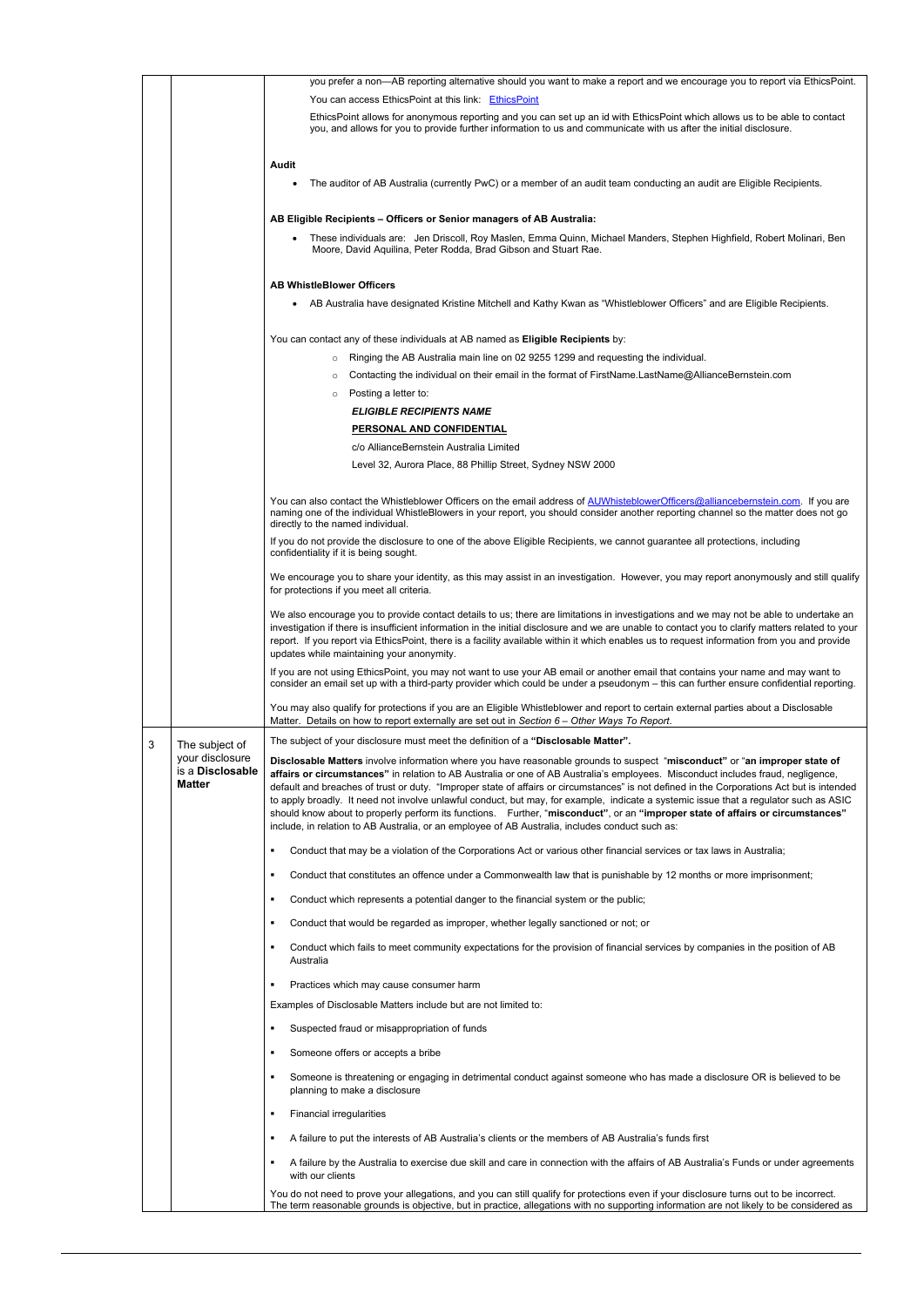|  | having<br>'reasonable grounds' | u have reasonable grounds but avoid false reporting which_<br>You should report if you<br>discourages<br>h AB |
|--|--------------------------------|---------------------------------------------------------------------------------------------------------------|
|  |                                |                                                                                                               |

## **2.3 What are not Disclosable Matters?**0F **1**

- An interpersonal conflict between you and with another employee
- Decisions that do not involve a breach of workplace laws about:
	- o A decision related to your employment, transfer or promotion
	- o Your employment terms and conditions
	- A decision to terminate you or discipline you

Generally, personal work-related grievances are not Disclosable Matters and will **not** qualify you for protections as a whistleblower. Personal work- related grievances are generally those that relate to your current or former employment with AB and tend to have implications for yourself as an individual, but generally do not have significant implications for AB nor do they relate to Disclosable Matters referenced earlier. Examples of personal work-related grievances may include:

- o If the grievance includes information about misconduct (a mixed report);
- You believe the company has breached employment or other laws; engaged in conduct that is a danger to the public or the grievance is beyond your own single personal circumstances;
- o You suffer from or are threatened with detriment for making a disclosure; or
- You seek legal advice or representation about the operation of whistleblower protections

There are channels available to you to discuss work related grievances which include Human Capital, Legal and Compliance, your manger and the Ombuds.

There may be cases where certain personal work-related grievances qualify for whistleblower protections. For example:

Disclosures which are not made in respect of Disclosable Matters do not qualify for protection under the Corporations Act.

## **2.4 Whistleblower Officers**

The role of WhistleBlower Officers ("WOs") is to oversee the protection and wellbeing of whistleblowers, coordinate investigations and generally ensure the integrity of the reporting mechanism. Whistleblower Officers may also be contacted if you are seeking additional information before making a disclosure, or, for example, you are looking for assistance in determining whether a matter is a disclosable matter.

## **3. What happens after a disclosure is made?**

#### **3.1 Assessment**

After a disclosure has been made, the Eligible Recipient to whom you made the disclosure will as soon as practicable provide the information contained in your disclosure to the WO (and your name, if you permit). The WOs will coordinate an assessment of the information contained in the disclosure and determine whether an investigation is warranted and whether you qualify as a protected whistleblower. Not all disclosures will result in an investigation, though all will be assessed. It could be that an investigation has been completed on the matter previously and a new investigation is determined unnecessary. The WOs will endeavour to complete this assessment within 7 business days. Once this assessment has been completed, if you have provided a means by which we can contact you, the Eligible Recipient to whom you made your disclosure, OR the WO will confirm back to you within two business days whether:

- Your disclosure falls within the Australia specific rights and you qualify for protections as a whistleblower and are a "**Protected Whistleblower**" and;
- Whether a formal in-depth investigation is required and will be undertaken.

If we are unable to finalize our assessment in respect of the above within 7 days, if we have your contact details, we will advise you the assessment remains in progress and provide an estimated time of completion. If you have made your disclosure anonymously via EthicsPoint we will enter our response on EthicsPoint.

If it is determined that an investigation is required, the WO will

- Coordinate a determination of the nature and scope of the investigation;
- Determine which person(s) within AB or external to AB who should lead the investigation;
- The nature of any advisors (such as technical, financial, or legal) who may be required to support the investigation;
- Estimate the anticipated timeframe for the investigation; with a view to completing the investigation as soon as practicable.

The objective of investigations is to determine whether there is enough evidence to substantiate or refute the matters reported. Only relevant information in the disclosure will be shared to enable an objective review of the matter, with a focus on the substance of the disclosure and not any perceived motive of the disclosure. The nature and form of any ensuing investigation will be determined case by case at AB's discretion, but will be objective, fair and independent while preserving the confidentiality of the investigation. Investigations will be undertaken in a timely manner as permitted by circumstances and will ensure independence in the review of any individual(s) named in a disclosure, the discloser, and other relevant parties (for example the department involved). Timeframes for investigations will vary subject to the nature of the disclosure, AB will endeavour to complete all investigations once initiated within 45 business days.

If we have your contact details, we may seek to clarify certain information with you as there are limitations in any investigation and additional information may assist in any investigation. You are not required to answer any questions, including those which you feel may reveal your identity if you have reported anonymously.

You should not attempt to further investigate a matter on your own after providing a disclosure.

 $1$  S1317AI(5)(b)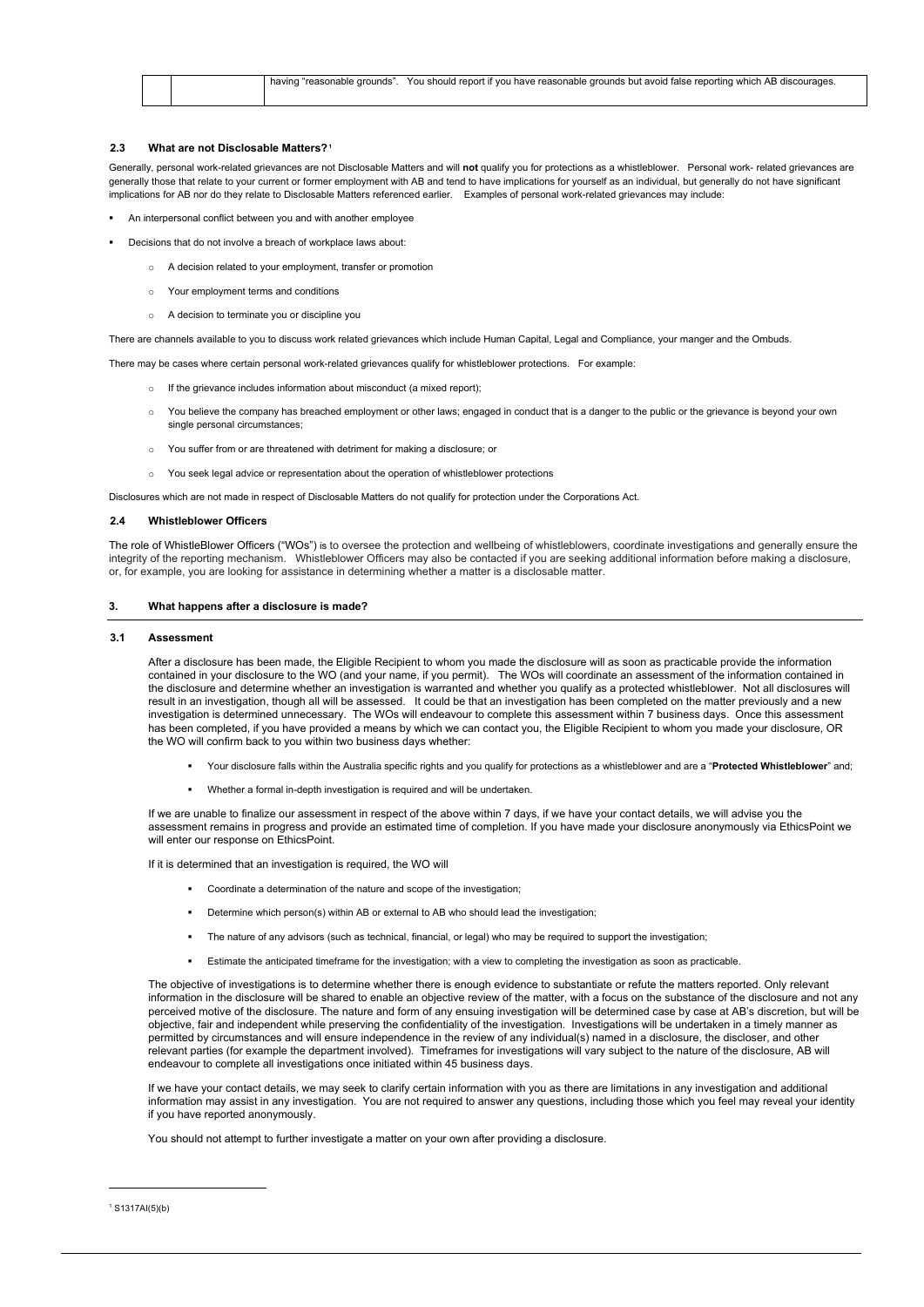We will maintain records in respect of the investigation and which will be subject to strict information security barriers, with access limited to those directly involved in the handling of the disclosure. Information recorded will include but may not be limited to the date of the disclosure, how you meet the status of an eligible recipient, the information of the disclosable matter, the eligible recipient to whom you reported, date of completion of the investigation, and a summary of the outcome. Summary information of investigations will additionally be reported to the Board as indicated in Section 7 below.

## **3.2 Investigations of Specific Individuals**

Where a disclosure has been made referencing one of the WOs, the Eligible Recipient will only provide information pertaining to the disclosure to the alternate WO. In all circumstances, the WO(s) will have regard to any potential conflicts of AB employees being considered to assist in any investigation which may be undertaken.

## **3.3 Updates on Investigations**

If we have your contact details, we will confirm with you if an investigation commences from your disclosure as indicated in 3.1 above, update you on the progress of the investigation (within any limitations of confidentiality or otherwise) and upon completion of the investigation. The frequency of updates during any investigation will vary depending on the nature of the disclosure. The nature of how we provide these updates will depend on the contact information we have for you. If you have provided a report through EthicsPoint and wish to remain anonymous, you can continue to communicate and receive updates through EthicsPoint.

- **We need to provide your details to ASIC, APRA or the Federal Police;**
- We are obtaining legal advice or representation from a legal practitioner about Whistleblower provisions within the Corporations Act
- You provide your consent to your identity being shared
- The Eligible Recipient of your disclosure seeks legal advice in respect of the matter or whistleblower provisions

## **4. PROTECTIONS AND SUPPORT FOR PROTECTED WHISTLEBLOWERS**

**AB** acknowledges there can be inhibitors to speaking up and is committed to protecting and supporting **Protected Whistleblowers**. This section provides details on legal protections available to **Protected Whistleblowers.** You qualify for protections from the time of the disclosure being made, subject to meeting the criteria in Section 2.2 above.

## **4.1** Identity Protection (Confidentiality)<sup>2</sup>

- Disadvantageous alterations in employment circumstances (including dismissal) or discrimination
- Injury or any form of harm to you as **Protected Whistleblower,** including emotional, physical or psychological impact
- Damage to your financial situation, personal property, reputation
- Any other conduct that constitutes retaliation

**Protected Whistleblowers** are entitled to confidentiality of their identity.

We cannot and will not disclose your identity or information that is likely to lead to your identification. The only exceptions where your identity may be disclosed (and only if necessary) are if:

It is illegal for us to disclose your identity or information that is likely to lead to your identity outside of these exceptions.

We will only disclose information contained in your disclosure that does not include your identity (unless we have your consent) and , which is reasonably necessary to support the investigation. We will take steps to reduce the risk that you could be identified in information shared. For example, it is not necessary for your relationship to any individual(s) named in a disclosure be shared, nor your gender, or how you may have become aware of the information that forms the basis of your disclosure.

Records will be maintained in respect of the investigation and will be subject to strict information security barriers, with access limited to those directly involved in the handling of the disclosure. We will also provide guidance to our Eligible Recipients and WOs on the topic of protecting confidentiality.

If you have a complaint related to the handling of your confidentiality after making a disclosure, you can lodge a workplace complaint with Human Capital, via the complaint procedure referenced in Section 1.3 above.

## **4.2 Protection from Detrimental Acts or Omissions and Support**

AB will take steps to protect any **Protected Whistleblower** from the risk of detriment which could arise from having provided a protected disclosure. Detriment can take many forms, including but not limited to:

Upon you being designated a **Protected Whistleblower**, the WOs will coordinate an initial detriment risk assessment based upon available information. There may be limitations in assessing the risk of detriment if you report anonymously, even through EthicsPoint. For example, the WOs will consider any risk of reprisal, workplace conflict or other potential factors. Consideration will be given to the need for any support strategy

for your specific circumstances and which could include external support or other arrangements.

AB maintains a "Detriment Checklist" to assist in this review. These records are subject to strict information controls.

Matters that do not constitute detrimental conduct include managing a discloser's unsatisfactory work performance in line with AB's performance management framework.

Over the course of the investigation, having regard to the specific circumstances, the WOs will ensure appropriate ongoing assessment of your welfare, any changes in the risk of detriment and necessary support arrangements for your status as a **Protected Whistleblower.** 

Ongoing assessment of the risk of detriment will be considered relevant to the circumstances and may check in with you (where we can contact you) on certain matters and consider any necessary actions. Matters we may consider could include:

<sup>2</sup> s1317AAE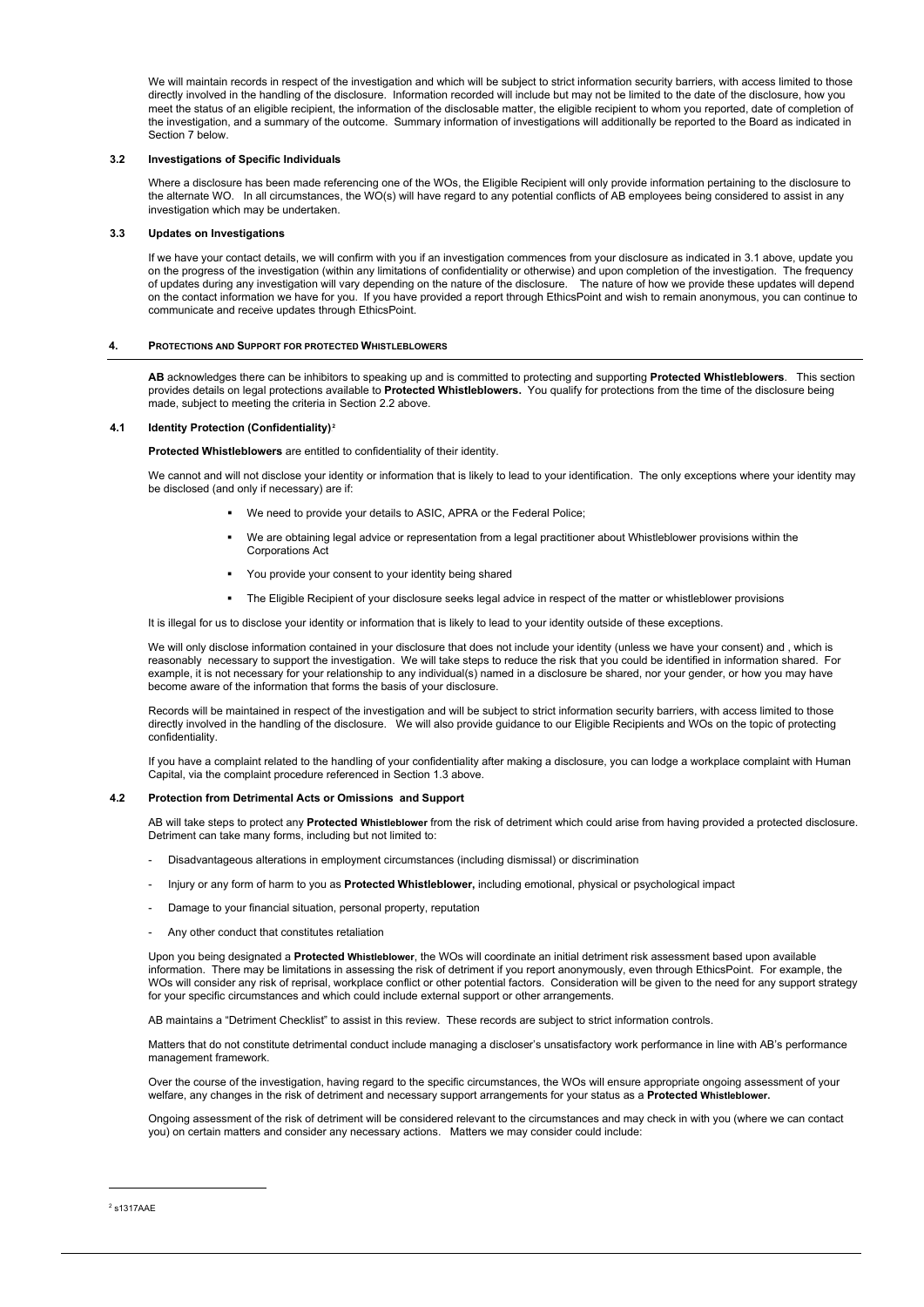- Any updates on your day to day work environment and experience (strategies could include working from another location, such as home or otherwise modify the workplace);
- Whether you are seeking any additional support since having become a Protected Whistleblower. Case by case, AB will consider any needs for any external support, for example, a general employee assistance support program or otherwise.
- Any changes in your attendance at work
- State of your welfare, generally
- Other matters as assessed

If at any time you believe you have been subject to detriment as a **Protected Whistleblower**, you should inform a WO or report via the Human Capital complaint procedure referenced in Section 1.3 above**.** 

The AB Ombuds noted in Section 1.2 above remains a confidential, neutral, informal and independent resource available to you at all times in dealing with any work-related issue.

- criminal liability (e.g., attempted prosecution of you for unlawfully releasing information, or other use of the disclosure against you in a prosecution (other than for making a false disclosure); and )
- civil liability (e.g. any legal action against you for breach of employment contract, duty of confidentiality or another contractual obligation); and
- administrative liability (e.g. disciplinary action for making the disclosure).

Upon the completion of an investigation, the WO may also arrange for follow-up with you of your welfare to again assess any potential support needs and ensure no detriment post investigation into the Disclosable Matter.

## **4.3 Compensation and Remedies**

You can seek compensation and other remedies through the courts if:

- you suffer loss, damage or injury because of a disclosure you make; and
- AB failed to take reasonable precautions and exercise due diligence to prevent the detrimental conduct.

We encourage you to seek independent legal advice if you are seeking compensation or other remedies through the court.

Penalties to AB can apply if a Protected Whistleblower suffers from detriment in connection with having made a disclosure.

## **4.4 Civil, Criminal and Administrative Liability Protection**

As a protected whistleblower, you are protected from the following in relation to your disclosure:

Persons who are the subject of a report of wrongdoing will have their privacy and confidentiality respected during the investigation. Any records will be subject to strict security and information barriers.

These protections do not grant immunity for any misconduct you as protected whistleblower have engaged in which is revealed in your disclosure.

AB encourages employees to disclose internally to one of our named Eligible Recipients in Section 2 in the first instance. However, in addition to these Eligible Recipients at AB there are external Eligible Recipients who may receive disclosures. If you are an Eligible Whistleblower in relation to AB and report to one of the below, or make an emergency, public interest disclosure, you can qualify for protections by these external parties. A summary of these external channels follows.

## **4.5 Review of the results of an investigation**

If as a Protected Whistleblower you are not satisfied with the outcome of an investigation, you may request a review by contacting AB's General Counsel (you may address a letter to AB c/o the General Counsel).

## **5. What if I am named in a disclosure made by a Protected Whistleblower?**

As noted in Section 3, above information provided in disclosures will be objectively and fairly assessed, with AB forming its own conclusions around the information pertaining to any individuals named in a Disclosable Matter.

AB will at no time consider the naming of an individual in any such disclosure as a presumption of guilt and will undertake its own impartial review of disclosures made, including the use of other advisors as necessary. Disclosures will be handled confidentially and assessed on their own merit. Any investigation will be objective and to determine whether there is enough evidence to substantiate or refute matters reported.

Employees who are the subject of a disclosure will be advised about:

- The subject of the disclosure if required by principles of natural justice and procedural fairness, and prior to certain actions being taken (investigations, are to be referred to ASIC, APRA or Federal Police);
- The outcome of the investigation (though will not be privy to the report of the investigation).

All investigations will be in accordance with Human Capital, Legal & Compliance and other firm protocols.

The AB Ombuds noted in Section 1.2 above remains a confidential, neutral, informal and independent resource available to you at all times in dealing with any work-related issue.

## **6. Other Ways to Report**

## **6.1 Reporting to ASIC or APRA**

Disclosures of information relating to Disclosable Matters can be made to ASIC, APRA or certain other Commonwealth bodies and can qualify for protections. Further information on how to report to is available at [ASIC Information](https://asic.gov.au/about-asic/asic-investigations-and-enforcement/whistleblowing/how-asic-handles-whistleblower-reports/) Sheet 239.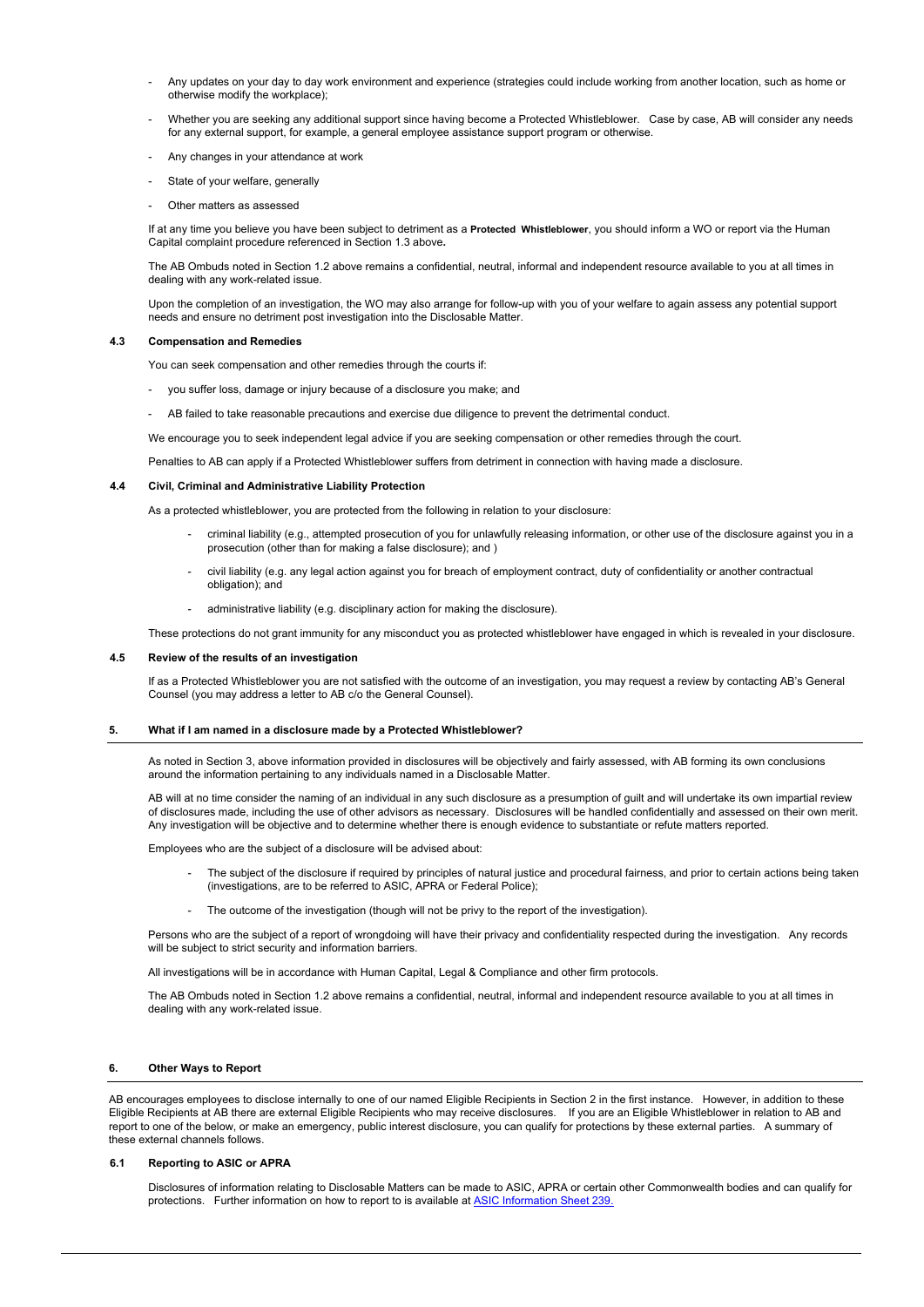Reporting to a regulatory authority is not conditional on you having reported internally to AB.

## **6.2 Reporting to external legal counsel**

If you disclose to a legal practitioner to obtain legal advice or representation in relation to the operation of the whistleblower provisions under the Corporations Act, you are protected.

## **6.3 Public Interest and Emergency Disclosures**2F **3**

**Public interest disclosures** can be made to a journalist or parliamentarian under certain circumstances and qualify for protection. A public interest disclosure is the disclosure of information where:

- At least 90 days have passed since you disclosed to ASIC, APRA or another commonwealth body;
- You do not have reasonable grounds to believe that action has been taken or is being taken;
- You believe that a further disclosure is in the public interest and;
- You provide written notice to the body to which the original disclosure was made with enough information that the body may identify the previous disclosure and where you indicate you are going to be making the public interest disclosure before you report to the journalist or parliamentarian.

Further details are available at [ASIC's Information on Whistleblowers -](https://asic.gov.au/about-asic/asic-investigations-and-enforcement/whistleblowing/whistleblower-rights-and-protections/) Tables 2 and 3. You may want to seek further information from AB's Whistleblower Officers or independent legal to ensure you understand the criteria for a public interest or emergency disclosure.

An **emergency disclosure** is the disclosure of information to a journalist or parliamentarian where

- You have previously reported to ASIC, APRA or another commonwealth body;
- You have reasonable grounds to believe that your information concerns a substantial or imminent danger to the health or safety of one more persons, or to the environment;
- You provide written notice to the body to which the original disclosure was made with enough information that the body may identify the previous disclosure and where you indicate you are going to be making an emergency disclosure before you report to the journalist or parliamentarian;
- The extent of information in your emergency disclosure is no greater than necessary to inform the recipient of the substantial and imminent danger.

## **6.4 Tax Whistleblowers**3F **4**

There is a specific tax whistleblower regime for which individuals may qualify for protection if they meet certain conditions. Further details of protections under the tax whistleblower regime are available from the Australian Tax Office's [webpage on tax whistleblowers.](https://www.ato.gov.au/general/gen/whistleblowers/)

## **7. Governance, Reporting and Policy**

#### **7.1 Governance Reporting**

At least annually, summary information of disclosures received and managed under this policy will be reported by the WOs to the Australian Boards. While protecting confidentiality, the information will include the number of disclosures, status, timeframes of investigations, the subject matter, outcomes and other information as deemed relevant.

The AB Ombuds also provides summary reporting to employees of activity by the Ombuds Office.

## **7.2 Policy**

This policy is available from the [Australian Compliance Manual,](https://sharepoint.alliancebernstein.com/lc/Compliance/Regions/ABNZ/_layouts/15/start.aspx#/AustraliaNZ%20Compliance%20Manual/Forms/AllItems.aspx) AB's website at **[www.abglobal.com.au](http://www.abglobal.com.au/)** or you may request a copy from Compliance.

New employees will be informed of the policy and the WOs will coordinate refresher awareness training at regular intervals.

The Policy and the effectiveness of AB Australia's whistleblower practices and procedures will be reviewed regularly, at least once every 24 months, with minimum approvals from Legal, Compliance and Human Capital.

<sup>4</sup> RG 270.12

<sup>3</sup> <https://asic.gov.au/about-asic/asic-investigations-and-enforcement/whistleblowing/whistleblower-rights-and-protections/>